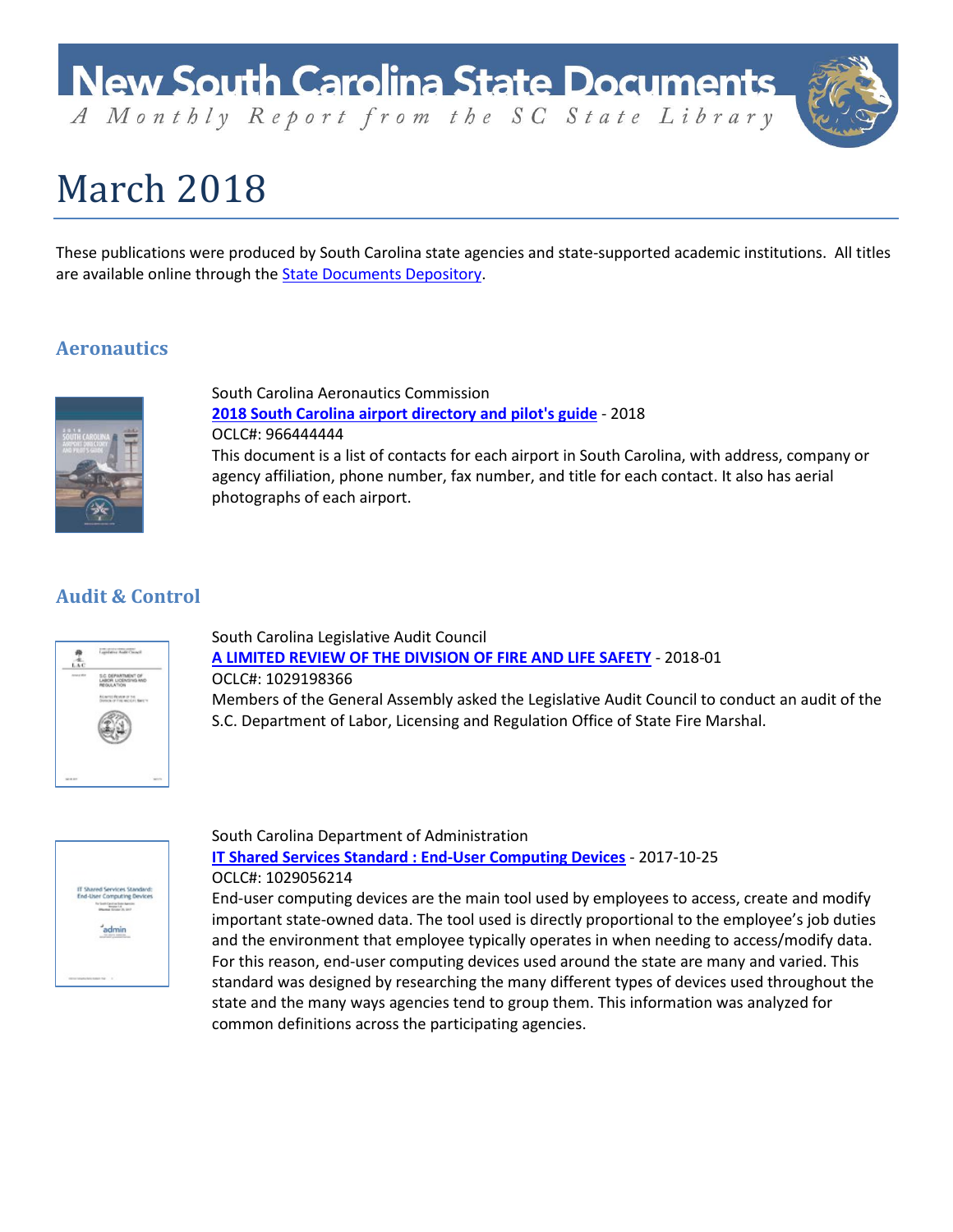**New South Carolina State Documents** 



**2**

A Monthly Report from the SC State Library



South Carolina Office of Inspector General

**[Review of the South Carolina Conservation Bank's Accounting Practices and Grant Funding](https://dc.statelibrary.sc.gov/handle/10827/26654)  [Procedures](https://dc.statelibrary.sc.gov/handle/10827/26654)** - 2018-01

OCLC#: 1029198245

The South Carolina Office of the State Inspector General (SIG) initiated a review of the South Carolina Conservation Bank (Bank) at the request of the South Carolina Office of the Governor to assess the Bank's accounting practices and processes in connection with the Bank's funding of grants for land conservation efforts throughout the state. The scope of review was limited to the review of the Bank's internal accounting practices, policies and procedures; and the Bank's budgeting and funding of approved grants for FYs 2017 and 2018.



South Carolina Office of the State Auditor South Carolina Administrative Law Court **[STATE AUDITOR'S REPORT JUNE 30, 2017](https://dc.statelibrary.sc.gov/handle/10827/26680)** - 2017-06-30 OCLC#: 1029196378 The Office of State Auditor audited the financial statements of the South Carolina Administrative Law Court using agreed upon procedures.



South Carolina Office of the State Auditor South Carolina Secretary of State **[STATE AUDITOR'S REPORT JUNE 30, 2017](https://dc.statelibrary.sc.gov/handle/10827/26681)** - 2017-06-30 OCLC#: 41644964 The Office of State Auditor audited the financial statements of the South Carolina Secretary of State using agreed upon procedures.



South Carolina Office of the State Auditor South Carolina Office of the State Treasurer **[Report on Financial Statements For the Year Ended June 30, 2017](https://dc.statelibrary.sc.gov/handle/10827/26682)** - 2017-06-30 OCLC#: 1029057164 This audit includes the respective financial position of the South Carolina State Treasurer as of June 30, 2017 and the respective changes in financial position and cash flows for the years then ended in accordance with accounting principles generally accepted in the United States of America.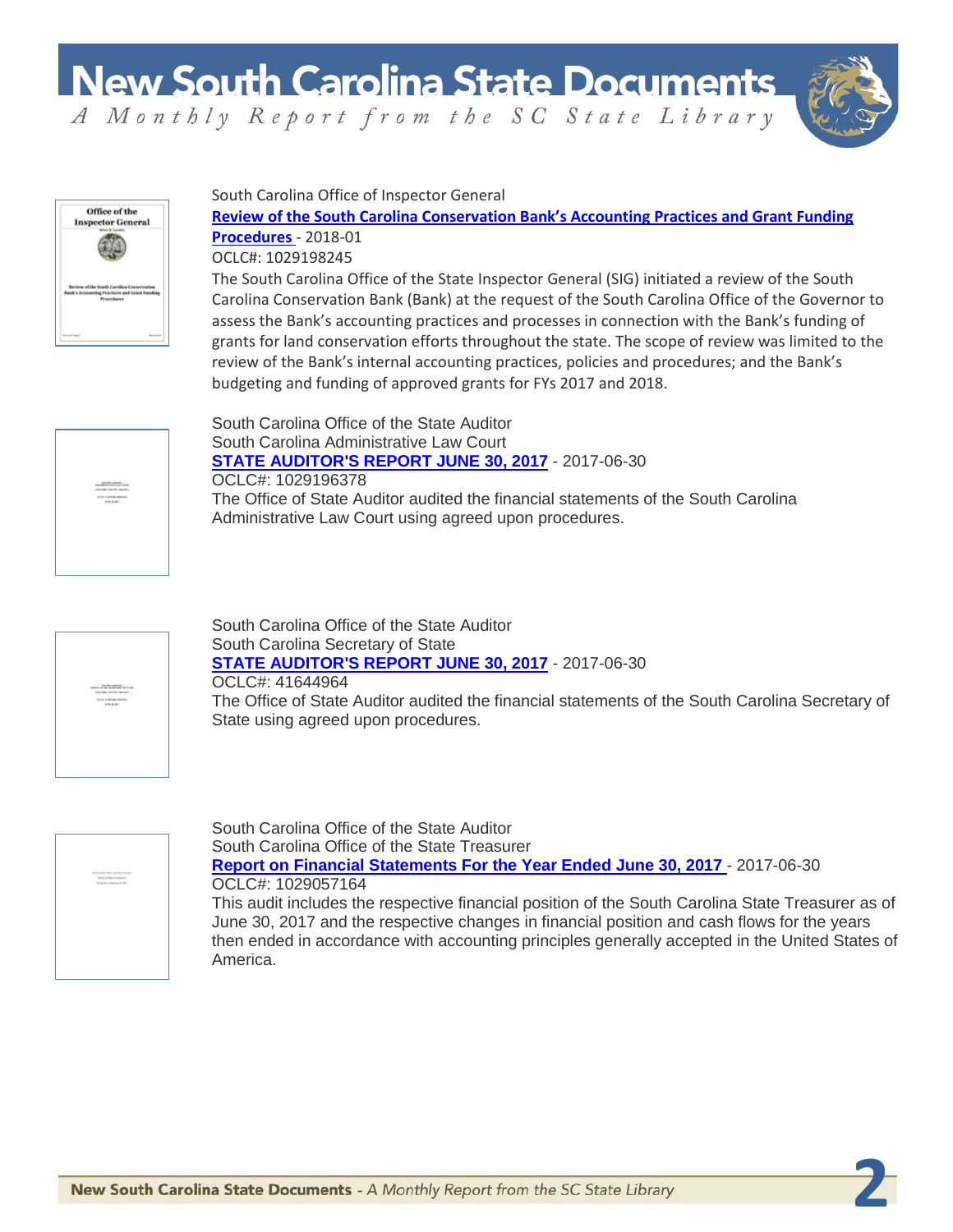**New South Carolina State Documents** 

A Monthly Report from the SC State Library



**3**

## **Boards, Authorities & Commissions**



South Carolina State Fiscal Accountability Authority, Division of Procurement Services **[South Carolina business opportunities](http://dc.statelibrary.sc.gov/handle/10827/24992)** - 2018-01-02 to 2018-01-30 OCLC#: 900079996 This is a listing, published twice per week, of proposed procurements in construction, information technology, supplies & services as well as other information of interest to the business community.



South Carolina Board of Accountancy **[SC BOArd News](https://dc.statelibrary.sc.gov/handle/10827/26657)** - 2018-02 OCLC#: 1029057124 The South Carolina Board of Accountancy publishes a newsletter with agency news, licensing and examination information, list of new licensed CPAs, and licensure statistics.



South Carolina Office of the State Fire Marshal **[Fire and Life Safety Guide](https://dc.statelibrary.sc.gov/handle/10827/26659)** - 2017-12 This gives tips to avoid fires with heating equipment, outdoor electrical products and holiday decorations. It also has tips on Christmas safety.



South Carolina Division of Fire and Life Safety **[Safety during the Super Bowl](https://dc.statelibrary.sc.gov/handle/10827/26658)** - 2018 OCLC#: 1028750436

Super Bowl Sunday is the second biggest day for food consumption in the United States. Because of this, cooking and electrical fires are possible on this celebratory day. With these tips from the U.S. Fire Administration and the Electrical Safety Foundation International, these fires may be prevented.

## **Corrections**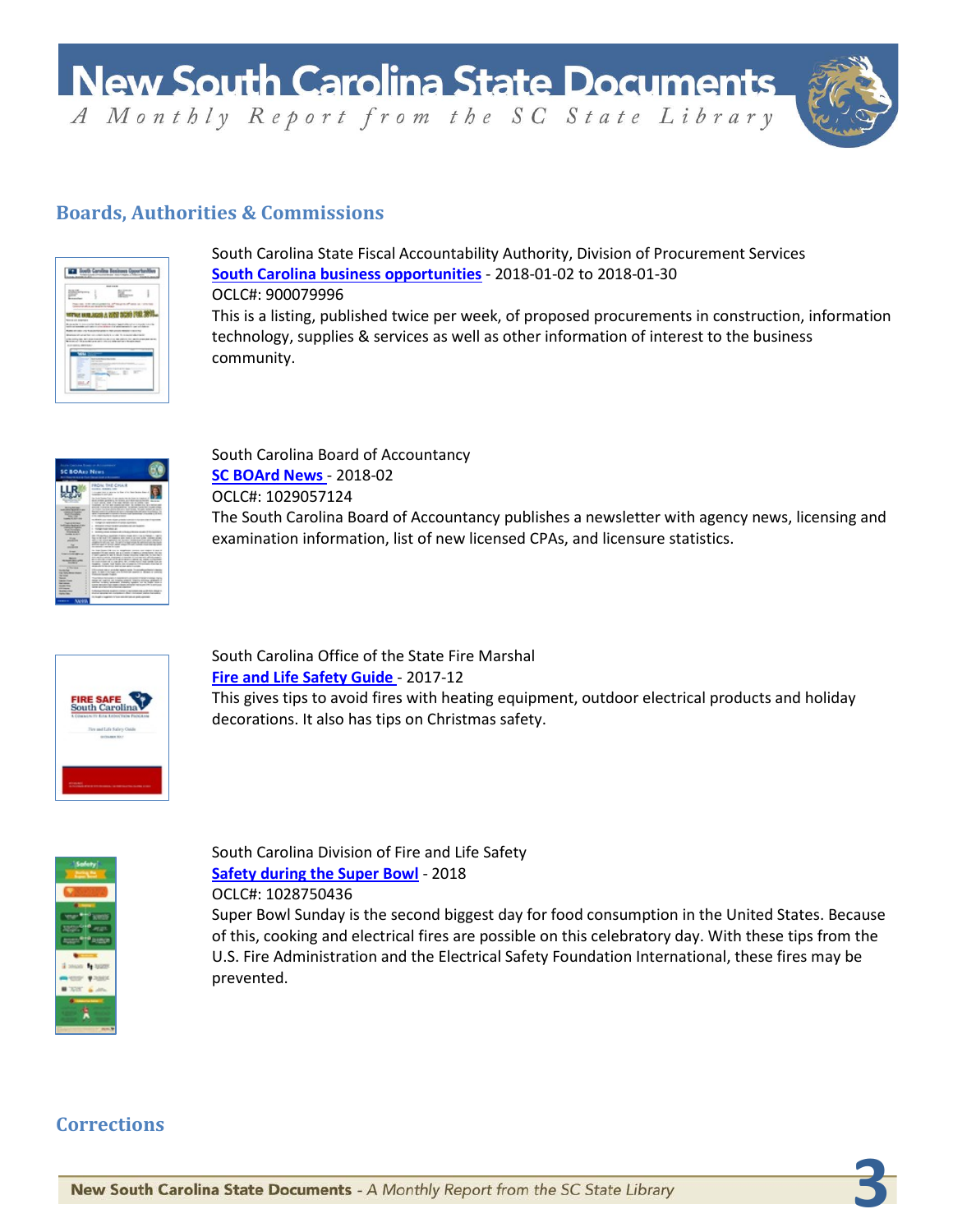

**4**



#### South Carolina Department of Corrections **[Corrections connection](https://dc.statelibrary.sc.gov/handle/10827/26638)** - 2017-10 OCLC#: 1029054352

This quarterly newsletter is a useful resource to hear about what's going on at SCDC. The newsletter will also serve as a platform to pose questions or concerns and lists news from the different institutions around the state.

## **Culture & History**



South Carolina State Historic Preservation Office South Carolina Department of Archives and History **[Historic preservation news and notes](https://dc.statelibrary.sc.gov/handle/10827/26547)** - 2018-01-23 Historic [Preservation News and Notes](https://dc.statelibrary.sc.gov/handle/10827/15075) OCLC#: 50595640

The State Historic Preservation Office at the South Carolina Department of Archives and History publishes a monthly newsletter featuring agency programs and events, and highlights those of state and national preservation groups.



South Carolina Arts Commission Woodward, Douglas **[South Carolina's Arts-Related Economic Cluster : Summary](https://dc.statelibrary.sc.gov/handle/10827/26564)** - 2018-01 OCLC#: 1028578249

Researchers at the Darla Moore School of Business at the University of South Carolina analyzed 2014 data from the U.S. Census Bureau and the U.S. Department of Commerce, Bureau of Economic Analysis, regarding the South Carolina economy associated with the arts and design, crafts, and related activities. The results of the analysis reveal that arts-related economic activities in the state generate a core impact of \$9.7 billion.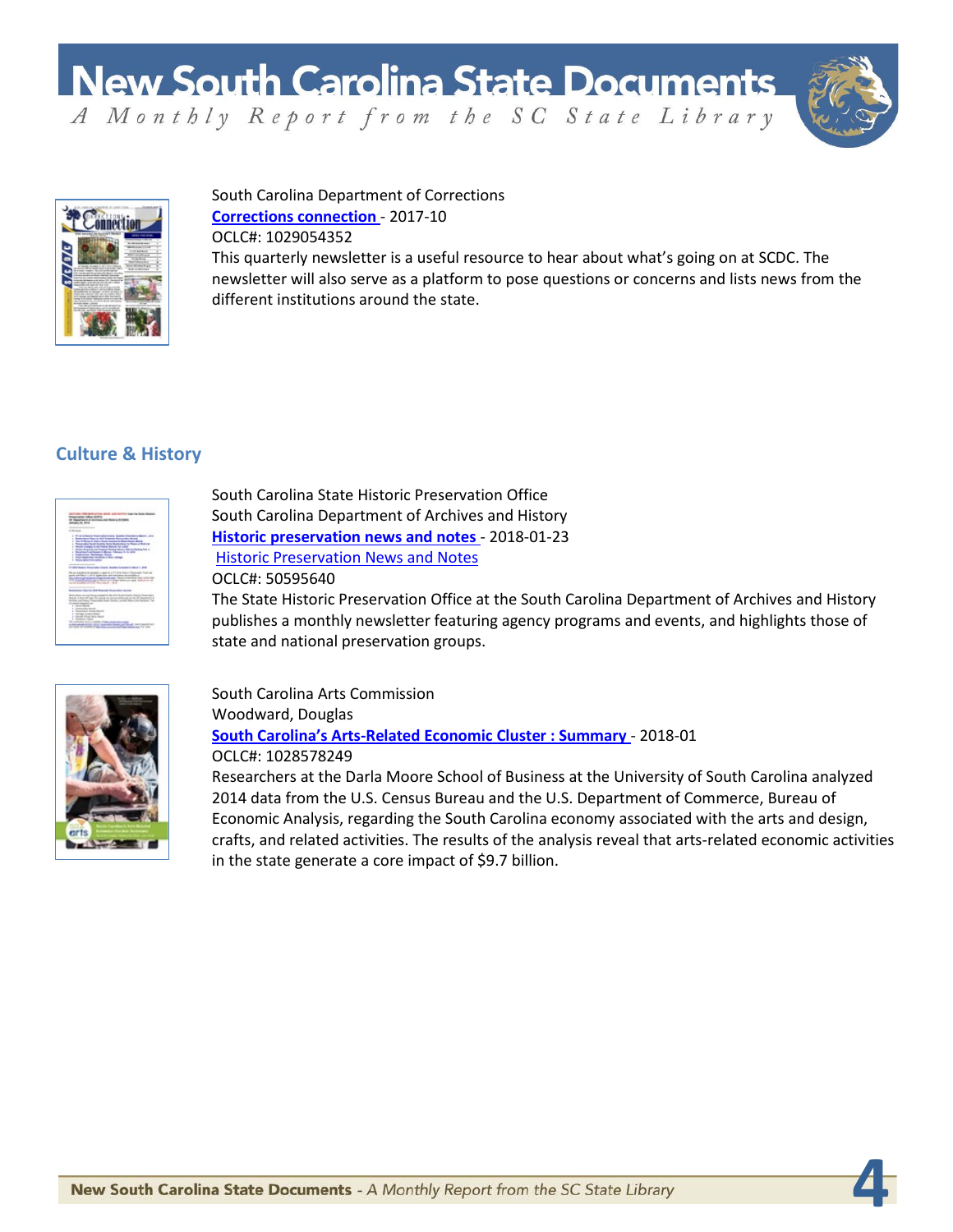

**5**

## **Education**



South Carolina First Steps to School Readiness (Program) **Annual report 2017** - 2017 OCLC#: 269782856 This annual report from South Carolina First Steps provides statistics on school readiness and early education and explains results of First Steps programs in health, early education, families, child

Spartanburg Community College **[CareerFocus](https://dc.statelibrary.sc.gov/handle/10827/26552)** - 2018-02 OCLC#: 994019888 This magazine highlights careers and the training available at Spartanburg Community College to pursue a particular career. It also includes salary and the education requirements to enter a particular field.

care, accountability, and partnerships. The report also provides highlights of strategies by county.

| n                                               |                |      | ÷           |          |               |                     |              |              | ÷            |              |                |                    |
|-------------------------------------------------|----------------|------|-------------|----------|---------------|---------------------|--------------|--------------|--------------|--------------|----------------|--------------------|
| man na                                          |                |      |             |          |               |                     |              |              |              |              |                | ۰                  |
| <b>NATIONALISM INC.</b><br><b>COLOR</b>         |                |      |             |          |               |                     | Laure)       |              |              |              | <b>HARRY</b>   | $\sim$             |
|                                                 |                |      |             |          |               |                     |              |              |              |              |                |                    |
| <b>Service</b>                                  | <b>Texas</b>   |      | -           | -        | -             | <b>The Contract</b> | -            | -            |              | -            | -              | -<br>=             |
|                                                 | -              |      | --          | --       | $\cdots$      |                     | <b>Allen</b> |              | --           | --           | -              | $\rightarrow$<br>÷ |
| <b>Scheduled</b>                                | -              |      |             | $-$      | --            |                     | $-0.00$      |              | ۰            | ÷            | -              | $\rightarrow$      |
| <b>Low College Rd</b>                           | <b>Card</b>    | $-1$ | $\sim$      | sun 1    | <b>Gold</b>   | <b>CALL</b>         | <b>LAND</b>  | 4.99         | $-4$         | <b>Links</b> | <b>HOME</b>    | $\rightarrow$      |
| <b>Manufact Scient</b>                          | $\sim$         |      | --          | $\cdots$ | ۰             | $\cdots$            | $-$          | --           |              | 4.04         | 44             | a.                 |
| <b>EXCHAUTO AT RIGHT</b><br><b>School Color</b> | <b>Links</b>   | ٠    | 1,410       | $-100$   | <b>ATTACK</b> | <b>Harry</b>        | <b>LOW</b>   | 100          | <b>SALE</b>  | 5.00         | $-100$         | $\sim$             |
| <b>Service Street</b>                           | 14             | ٠    | <b>Lake</b> | -        | <b>CALL</b>   | 1 a con             | <b>Lake</b>  | <b>Latin</b> | Links        | 194          | <b>COMPANY</b> | <b>Side</b>        |
| <b>Northern State</b><br><b>Kanadian</b>        | <b>ALCOHOL</b> |      |             | 550      | --            |                     | <b>THE</b>   | --           | -            | <b>STATE</b> | --             | $\sim$             |
| <b>Review and Service</b>                       |                |      |             |          |               |                     | <b>SHOW</b>  | 1000         | <b>SALES</b> | <b>CALL</b>  | $-$            | $-1$               |

South Carolina Commission on Higher Education **[First-time freshmen between 17-19 entering institution -](https://dc.statelibrary.sc.gov/handle/10827/26636)** 2017 OCLC#: 1028995172

These statistics covering 2006 to 2016 show the number of first-time freshmen between 17-19 entering institution in South Carolina, the percentage of high school graduates aged 17-19 entering education or the armed forces and the enrollments of 4 year South Carolina institutions.

| m<br>×<br>ï<br>m<br>۰<br>--<br>۰ |
|----------------------------------|
| ٠<br>- 7                         |
| s a<br>o                         |
|                                  |
| w<br>w<br>m<br>٠                 |
|                                  |
| n<br>v                           |
|                                  |

South Carolina Commission on Higher Education **[CHE news](https://dc.statelibrary.sc.gov/handle/10827/26640)** - 2017-12-29 [CHE News](https://dc.statelibrary.sc.gov/handle/10827/26510) **[CHE news](https://dc.statelibrary.sc.gov/handle/10827/26641)** - 2018-01-31 OCLC#: 1029055587 The South Carolina Commission on Higher Education publishes a monthly newsletter on agency news and events.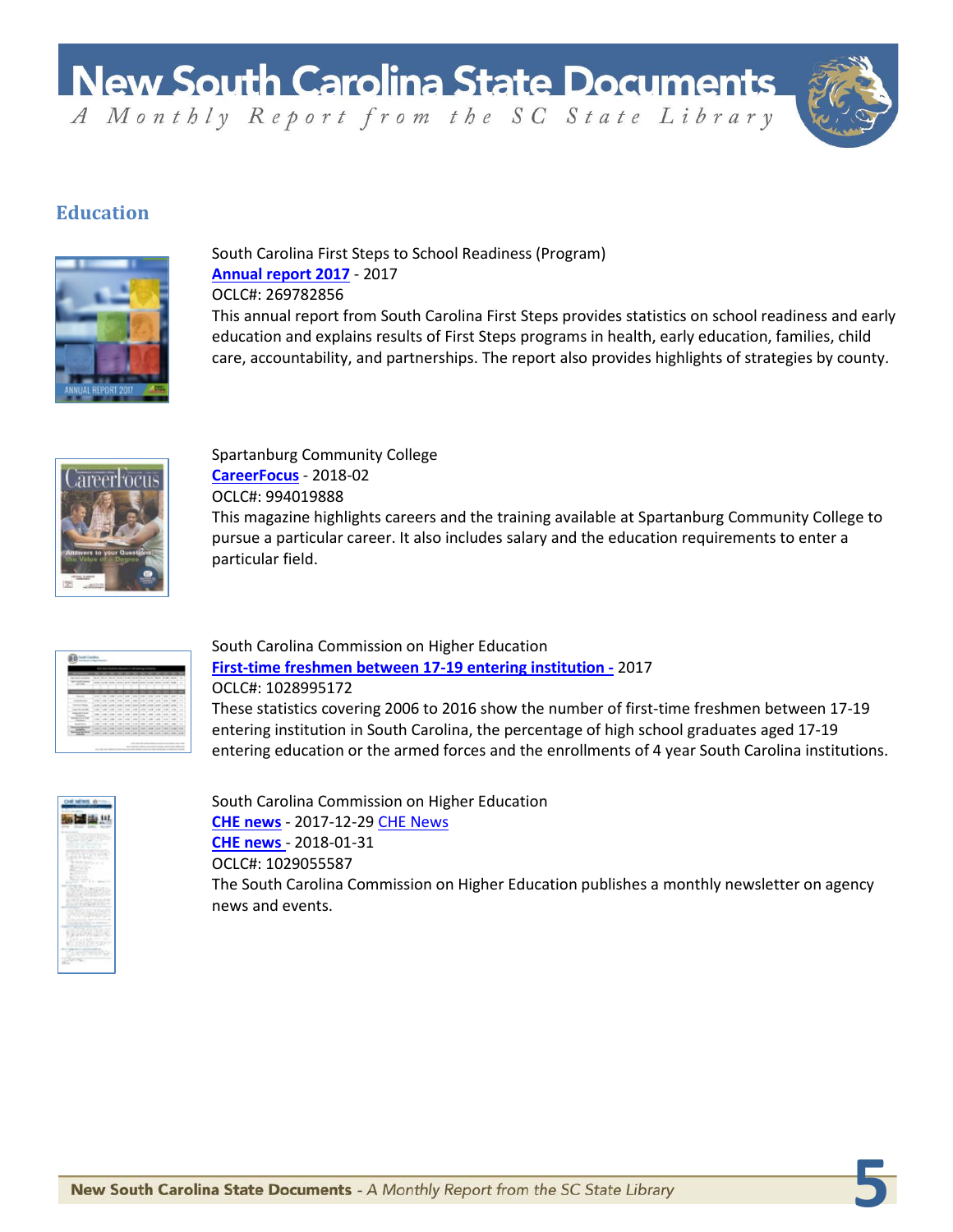**6**



#### South Carolina First Steps to School Readiness (Program) Compass Evaluation and Research Heinemeier, Sarah D'Agostino, Anne **[SOUTH CAROLINA FIRST STEPS EVALUATION OF PARENTS AS TEACHERS 2008-2016](https://dc.statelibrary.sc.gov/handle/10827/26643)** - 2017-12-04 OCLC#: 1028995630

The purpose of this evaluation was to assess both program implementation and program achievements of First Steps' Parents as Teachers home visitation model. The evaluation was designed to focus on program implementation and short-term changes, such as changes in parenting knowledge and capacity. The evaluation assessed the extent to which the program was successful at meeting its implementation goals (including goals for serving the most vulnerable families) and achieving its direct outcomes of changes in parenting knowledge, capacity, etc. The evaluation also examined the extent to which the program can be aligned with evidence that children in highly vulnerable families are benefitting, in that they are coming alongside less vulnerable peers in their developmental progress and school readiness.



#### South Carolina Education Oversight Committee **[FY 2016-17 & 2017-18 state-funded full-day 4K : evaluation](https://dc.statelibrary.sc.gov/handle/10827/26650)** - 2018-01-04 OCLC#: 1029059160

The General Assembly has tasked the Education Oversight Committee with an annual evaluation of Child Early Reading Development and Education Program and has asked recurring questions every year. In response, the EOC undertakes its annual evaluation with a strong focus on programmatic impact, quality and growth.

## **Environment & Natural Resources**



South Carolina Sea Grant Consortium **[Coastal heritage](https://dc.statelibrary.sc.gov/handle/10827/26513)** - 2017-12 **[Coastal heritage](https://dc.statelibrary.sc.gov/handle/10827/26514)** - 2017-08 **[Coastal heritage](https://dc.statelibrary.sc.gov/handle/10827/26513)** - 2017-04 OCLC#: 8603529 The South Carolina Sea Grant Consortium publishes Coastal Heritage, a quarterly publication that covers environmental policy, science, history, and culture.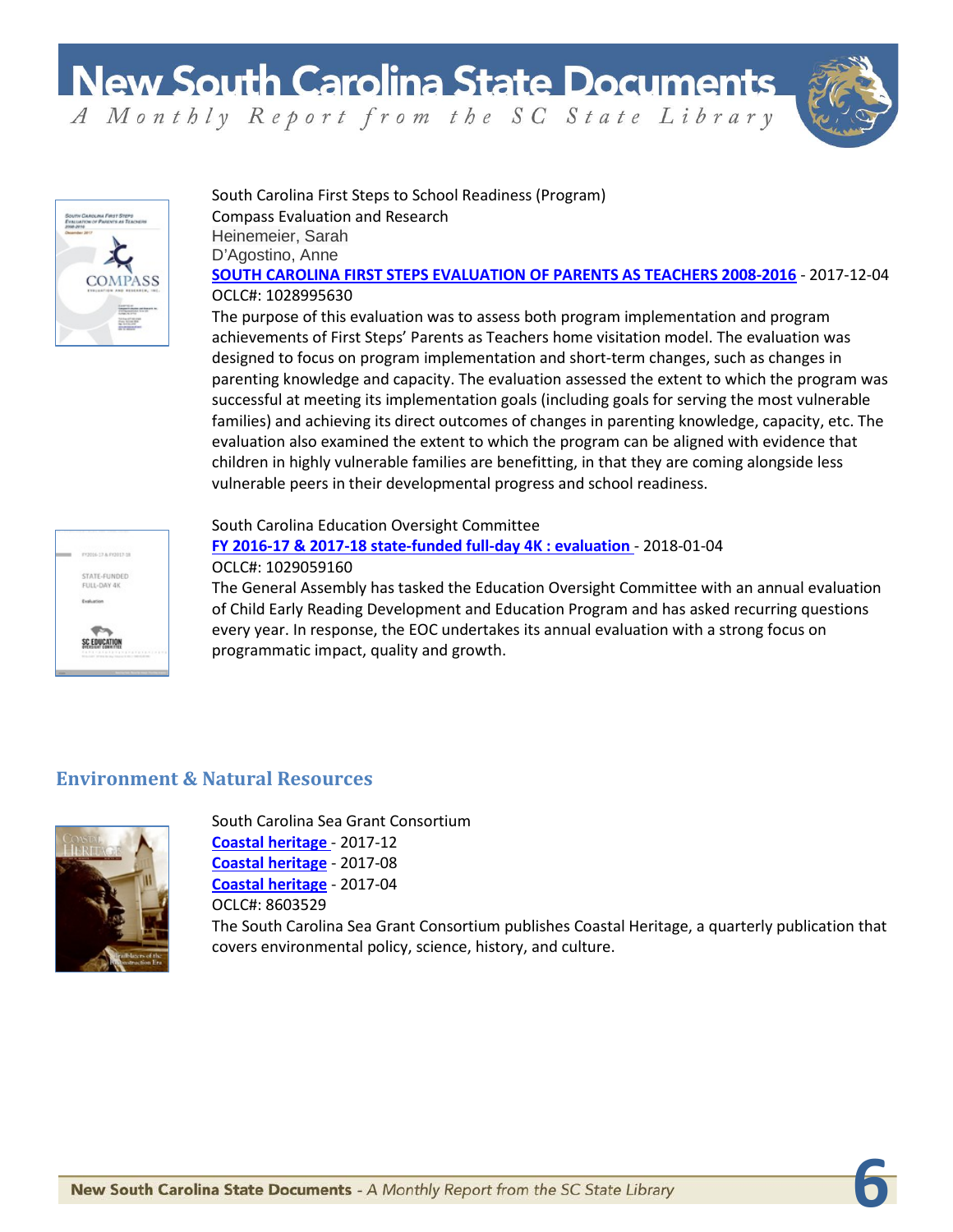

**7**



South Carolina Department of Natural Resources

**[South Carolina hunting & fishing : the official state regulation guide July 1, 2017-August 14,](https://dc.statelibrary.sc.gov/handle/10827/26562)  [2018](https://dc.statelibrary.sc.gov/handle/10827/26562)** - 2017 OCLC#: 856983766

This publication gives information on new legislation, contact information, education classes, and rules and regulations for hunting, boating, fishing, and using Wildlife Management Areas.



South Carolina Department of Natural Resources **[2017 South Carolina Black Bear Hunting Rules & Regulations](https://dc.statelibrary.sc.gov/handle/10827/26642)** - 2017 OCLC#: 1029054681 This publication gives information on new legislation on bear hunting. Also addressed are seasons,

bag limits and requirements for game zones 1 and 4 as well as regulations on tooth and hair collection.



#### South Carolina State Forestry Commission **[Emerald ash borer in South Carolina](https://dc.statelibrary.sc.gov/handle/10827/26567)** - 2017-10

This booklet describes the emerald ash borer, its destructive spread and habits, its signs and symptoms, the resulting statewide quarantine and its implications for transporting and processing ash wood as well as detailed information about the volume, characteristics and uses of ash wood throughout the state.

## **Governor**



McMaster, Henry South Carolina Office of the Governor **[STAND FOR THE FLAG SUPER BOWL SUNDAY](https://dc.statelibrary.sc.gov/handle/10827/26561)** - 2018-02-0[4 Governor Proclamations](https://dc.statelibrary.sc.gov/handle/10827/2538) OCLC#: 840490380 This proclamation from Governor Henry McMaster proclaims February 4, 2018, as Stand for the Flag Super Bowl Sunday.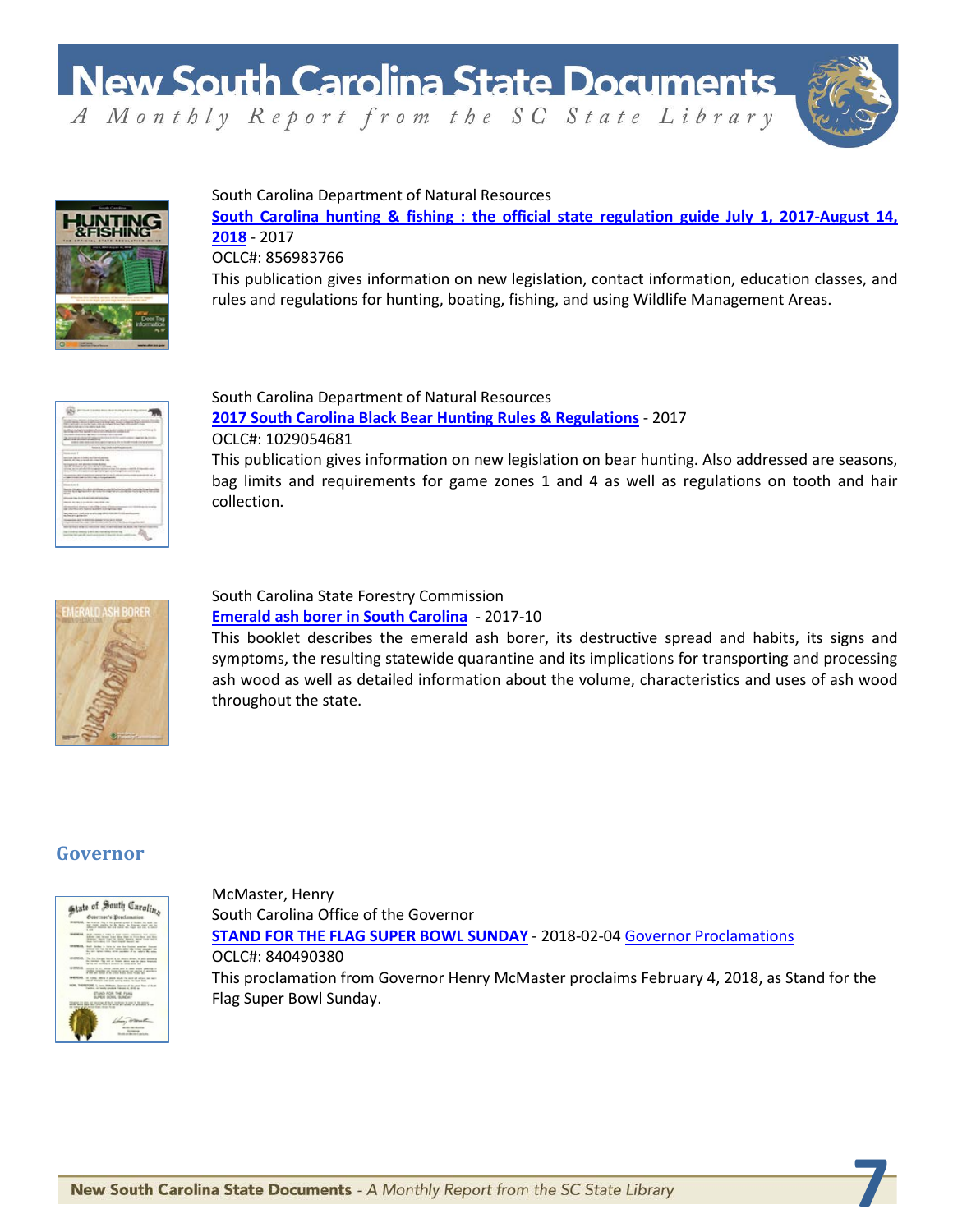

**8**

| their of the links antiques                                                                                                                                   |
|---------------------------------------------------------------------------------------------------------------------------------------------------------------|
| Welleton, Wage, R. Ster.                                                                                                                                      |
| W. Sprace, AA. Proclams, calmical Engineers of the Sons of Accords.<br>Constitutional Officers and the School South Constitution                              |
| I happingly to magnitudinate lands as a days a trace with<br>the continuance restriction in the first of April, and it consider to could                      |
| Listened school the Universal of the Adverse Valley Howwithway                                                                                                |
| Transit former both Motors, it can be look classified Material Prints                                                                                         |
| Warter Degedy Technikanske Hedgan, of the Amanuse County/Reself's Africa.                                                                                     |
| Office and Steph Sets. 4 No beneficially fields Capitrack.                                                                                                    |
| latester to that hope him, if the hot Look line if a silen.                                                                                                   |
| And became to excellence industry today home affect that when<br>plants #1 (class applied at largest singular builds)                                         |
| for the function conditioned come of Management etcay, on Harts of all all limited by editors in<br>an days your saless, have they are seen out as found out. |
| To the with Printer able that many are a company than to approve the monitory<br>should store information and copper.                                         |
| looks and pollooks, no state a strong                                                                                                                         |
| Today an excel list for a bank of your minority for a man terms of any and<br>more, lectures.                                                                 |
| To their generation of book designers who has "explicitable and intensi-<br>an Tarker                                                                         |

McMaster, Henry South Carolina Office of the Governor **[State of the State Address](https://dc.statelibrary.sc.gov/handle/10827/26566)** - 2018-01-24 [State of the State Addresses](https://dc.statelibrary.sc.gov/handle/10827/32) OCLC#: 23092401 Transcript of annual speech given by Governor Henry McMaster to both houses of the state legislature in joint opening session to report on the condition of the state of South Carolina.



McMaster, Henry South Carolina Office of the Governor **[Executive order no. 2017-45](https://dc.statelibrary.sc.gov/handle/10827/26553)** - 2017-12-18 [Executive Orders](http://dc.statelibrary.sc.gov/handle/10827/22) **[Executive order no. 2018-1](https://dc.statelibrary.sc.gov/handle/10827/26554)** - 2018-01-17 **[Executive order](https://dc.statelibrary.sc.gov/handle/10827/26555) no. 2018-2** - 2018-01-17 **[Executive order no. 2018-3](https://dc.statelibrary.sc.gov/handle/10827/26556)** - 2018-01-17 **[Executive order no. 2018-4](https://dc.statelibrary.sc.gov/handle/10827/26557)** - 2018-01-20 **[Executive order no. 2018-5](https://dc.statelibrary.sc.gov/handle/10827/26558)** - 2018-01-20 **[Executive order no. 2018-6](https://dc.statelibrary.sc.gov/handle/10827/26559)** - 2018-01-22 **[Executive order no. 2018-7](https://dc.statelibrary.sc.gov/handle/10827/26560)** - 2018-01-25 OCLC#: 10892266

These executive orders by Governor Henry McMaster are legal instruments by which the governor carries out the duties of the office.

## **Health**



South Carolina Department of Health and Human Services **[Medicaid bulletin, MB# 17-022](http://dc.statelibrary.sc.gov/handle/10827/18918)** - 2017-12-01 [Medicaid bulletins](http://dc.statelibrary.sc.gov/handle/10827/18918) OCLC#: 33087350 The South Carolina Department of Health and Human Services publishes Medicaid Bulletins to clarify existing policies or explain new policies of the Medicaid program.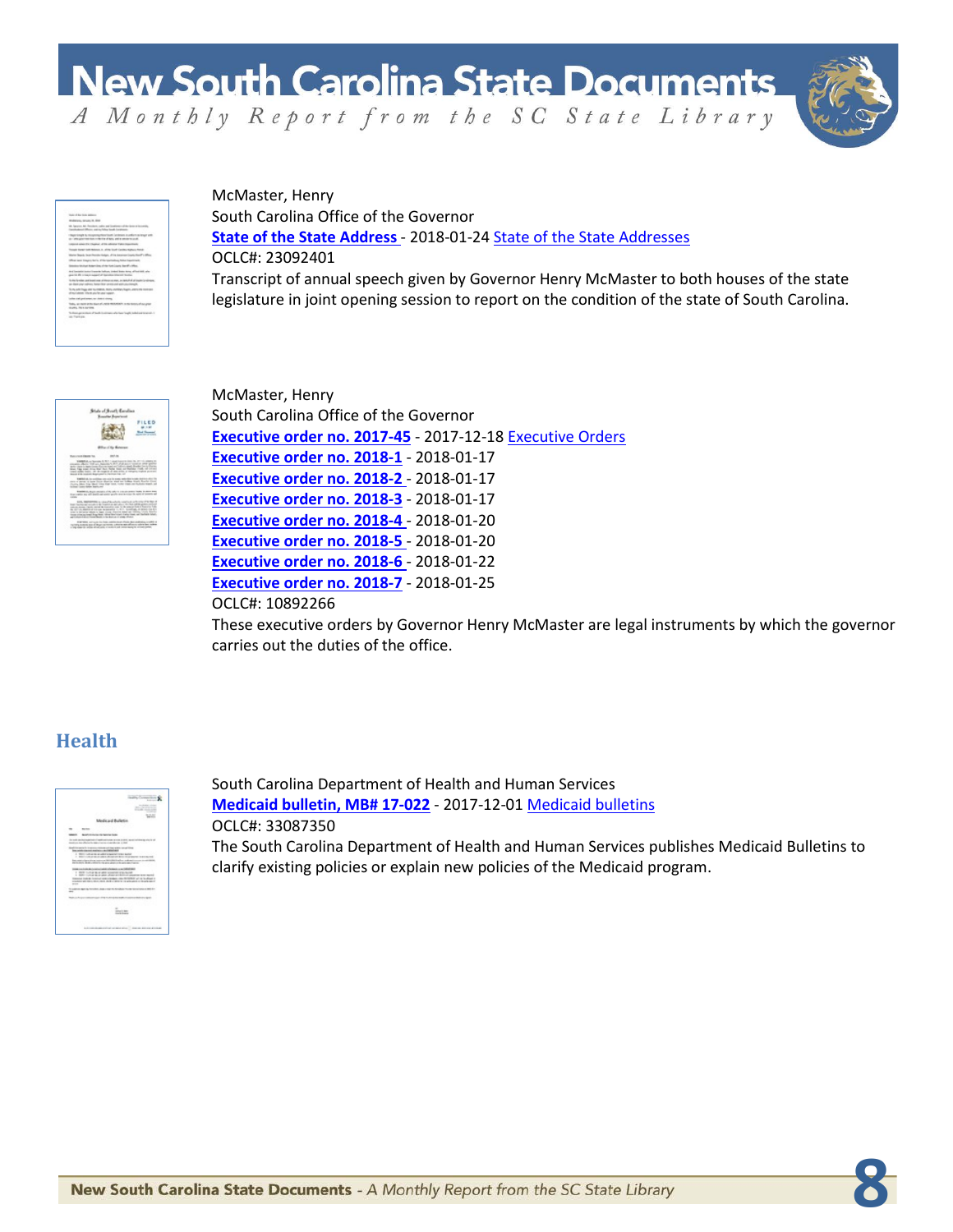

**9**



South Carolina Department of Health and Environmental Control, Bureau of Disease Control **[Epi notes](https://dc.statelibrary.sc.gov/handle/10827/26563)** - 2018-01 [Epi Notes](https://dc.statelibrary.sc.gov/handle/10827/20358)

#### OCLC#: 937778139

The South Carolina Department of Health and Environmental Control, Bureau of Disease Control publishes Epi Notes, with articles on epidemiology of reportable conditions; surveillance and reporting of diseases/conditions, outbreaks, and events of public health significance; prevention and treatment of disease; and other topics of interest to DHEC's disease reporting partners.



South Carolina Department of Health and Environmental Control, Division of Surveillance South Carolina Interagency Office of Disability and Health University of South Carolina

**Disability [and Health in South Carolina : A 2016 Behavioral Risk Factor Surveillance System](https://dc.statelibrary.sc.gov/handle/10827/26577)  [Report](https://dc.statelibrary.sc.gov/handle/10827/26577)** - 2018-01

#### OCLC#: 1028750469

The BRFSS is a state based cross-sectional telephone survey conducted to assess health behaviors and risk factor prevalence within the US, its states and its territories. People with disability are identified as a possible health disparity group. To reduce these disparities, it is important to understand the health status of those with and without disabilities. This report describes various critical health indicators for South Carolina adults with and without disabilities.



#### South Carolina Department of Health and Environmental Control

**[2018-2019 School Year Immunization Law Minimum Dose Requirements](https://dc.statelibrary.sc.gov/handle/10827/26644)** - 2018-01 OCLC#: 940974973

This is a grid of drugs to be given for immunizations. It is broken down by grade level, drug and dosage.



South Carolina Department of Alcohol and Other Drug Abuse Services **[Annual Synar Report](https://dc.statelibrary.sc.gov/handle/10827/26565)** - 2018 OCLC#: 466394455

The Annual Synar Report provides the means for states to comply with the reporting provisions of the Public Health Service Act. States are required to provide detailed information on progress made in enforcing youth tobacco access laws and future plans to ensure compliance with the Synar requirements to reduce youth tobacco access rates. The information gathered for the Synar report can help states describe and analyze substate needs for program enhancements.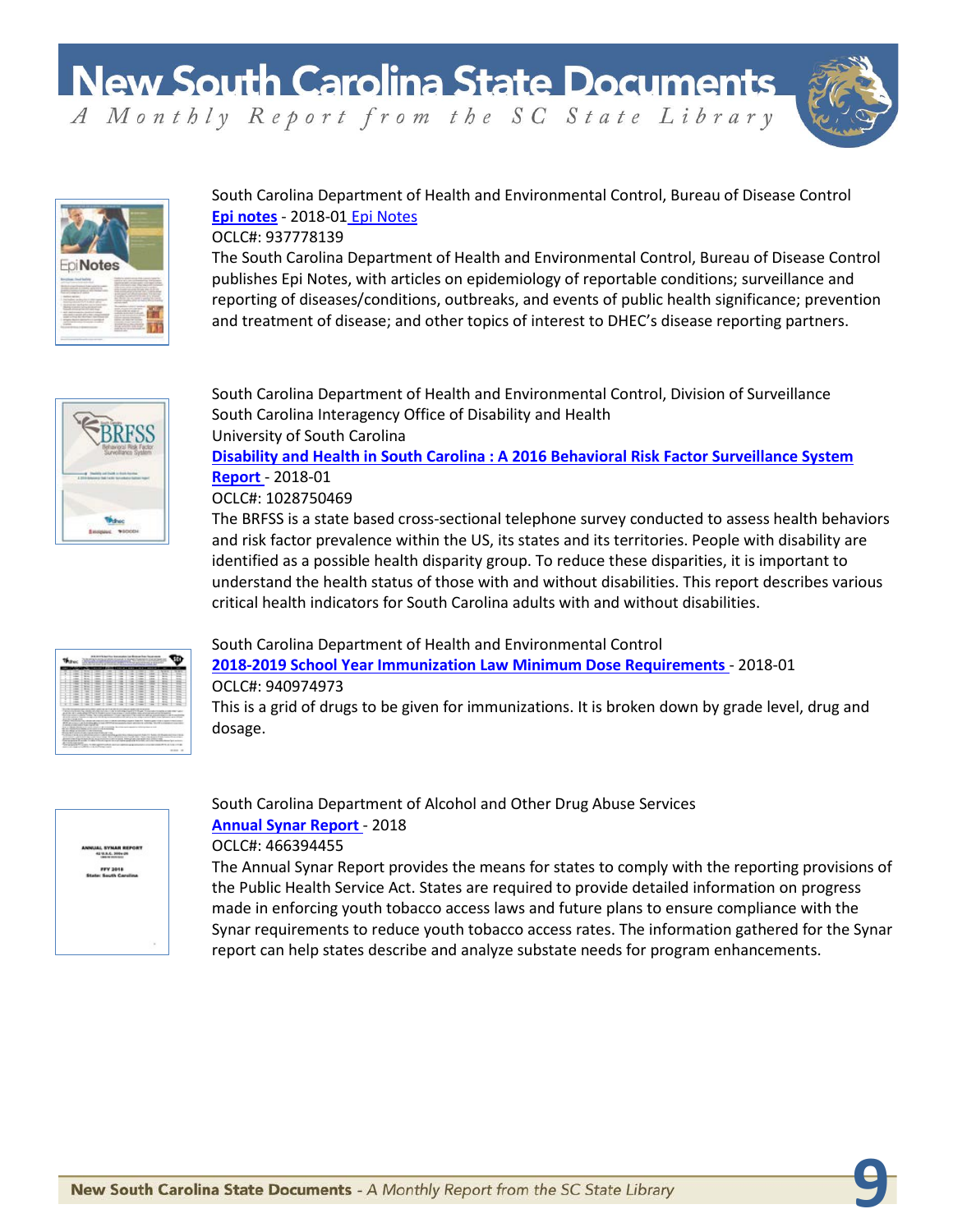

**10**



#### South Carolina Department of Alcohol and Other Drug Abuse Services **[Pain killers](https://dc.statelibrary.sc.gov/handle/10827/26574)** - 2018 OCLC#: 1028051881

This powerpoint presentation gives facts about opioids in South Carolina.

## • **[Pain Killers Can Be Just Plain Killers](https://dc.statelibrary.sc.gov/handle/10827/26575)** - 2018

OCLC#: 1028052301

This document shows how to help stop the opioid epidemic, where to find treatment, how to reverse an opioid overdose and tips for safe storage of opioids.

• **[Pain Killers Can Be Just Plain Killers](https://dc.statelibrary.sc.gov/handle/10827/26576)** - 2018

OCLC#: 1028052337

South Carolina is not immune to the consequences of opioid misuse. Overdosing is at an epidemic level in our state. And while opioids can be a vital, life-changing tool for those living with chronic pain, statistics in this document highlight why they should only be used with extreme caution.

South Carolina Department of Alcohol and Other Drug Abuse Services

South Carolina State Epidemiological Outcomes Workgroup Pacific Institute for Research and Evaluation

#### **[2017 South Carolina County-Level Profiles on Substance Use-Related Indicators](https://dc.statelibrary.sc.gov/handle/10827/26578)** - 2017 OCLC#: 1028978756

This report is intended to shed light on the social, economic, and civic conditions in South Carolina that are associated with substance use/misuse. Data from all 46 counties in South Carolina are included in these analyses, providing a picture of the conditions that put communities at risk for substance misuse and other related behavioral health issues.

| <b>State of the Heart</b><br>Heart Cleaner on Smith Completes                                                                                                                                                                                                                                                                                                                                                                                                                                                                                                                                                                                                                                                                                                                                                                                                                                                                                                                                                                                                                                                                                                                                                                                                                                                                                                                                                                                                                                    |                                                                                                                                                                                                                                                                                                                                                                                                                                   |
|--------------------------------------------------------------------------------------------------------------------------------------------------------------------------------------------------------------------------------------------------------------------------------------------------------------------------------------------------------------------------------------------------------------------------------------------------------------------------------------------------------------------------------------------------------------------------------------------------------------------------------------------------------------------------------------------------------------------------------------------------------------------------------------------------------------------------------------------------------------------------------------------------------------------------------------------------------------------------------------------------------------------------------------------------------------------------------------------------------------------------------------------------------------------------------------------------------------------------------------------------------------------------------------------------------------------------------------------------------------------------------------------------------------------------------------------------------------------------------------------------|-----------------------------------------------------------------------------------------------------------------------------------------------------------------------------------------------------------------------------------------------------------------------------------------------------------------------------------------------------------------------------------------------------------------------------------|
| character is an in the collection base in the control of the collection<br>Auto F. B. Auction, School and concentrate department and California report<br>the at the control and control<br>- Hallmore as the increase are in last a last fundacte that<br>- Scott 1933, three duck curricule and characterized<br>- But characterized in 100 to estimate a last both of<br>single constant in the<br><b>SHARA</b><br>- Technical Court Printers<br>plane days share change of the following<br><b>Contract</b><br>a 25 mins 4 15 whose distinguished<br>dealer the first of the control to an open and<br>an interdent grant comp.<br>1. The carrying at the count of fund-<br><b>COLOR</b><br>drawing largest days<br>a data composition data da fat d'après<br>William Concert<br>t<br>L. Marie Police, Francisco e Policies<br>accessive content<br>Linker Percy and come<br><b>STATISTICS</b><br>whether the state of the same and a fundament<br>1-10 show include a student of mergin lastice<br>A score children has been<br>a child in the desired in the first factor of a contract that is a<br><b>RECORD BEFORE THE PACKAGE</b><br>- NATION REGULATION AND A<br>and come the model complete.<br><b><i>Excellenta Saleman</i></b><br>Like morning carrying<br>persons with documentation of<br>or insurance<br>Little of all the formation of<br>percentage actual frames against and<br>ALC: NO AVE AT<br>a climate the control manufacturated in the staff<br>with a color service. | <b><i><u><i><u><b>DESERVENTS</b></u></i></u></i></b><br>- And only states on the information<br>\$3.000 tel: \$50.00 detroits<br><b>STATE</b><br>- This or presented under this of<br>dealer of the scientists when the com-<br><b>CARD AREA</b><br>$\sim$ and $\sim$<br>a decoration of the country decided them them.<br>to 1 th 10 Police Station & Middle Life by<br>--<br>- No characteristics in acceptance<br><b>COLOR</b> |

#### South Carolina Department of Health and Environmental Control **[State of the Heart : Heart Disease in South Carolina](https://dc.statelibrary.sc.gov/handle/10827/26711)** - 2018-01 OCLC#: 946927113 This sheet gives statistics on heart disease and stroke in South Carolina.

- **[State of the heart for African Americans : heart disease in South Carolina](https://dc.statelibrary.sc.gov/handle/10827/26717)** 2018-01 OCLC#: 994145325
- **[State of the heart for women : Heart Disease in South Carolina](https://dc.statelibrary.sc.gov/handle/10827/26718)** 2018-01 OCLC#: 946927888

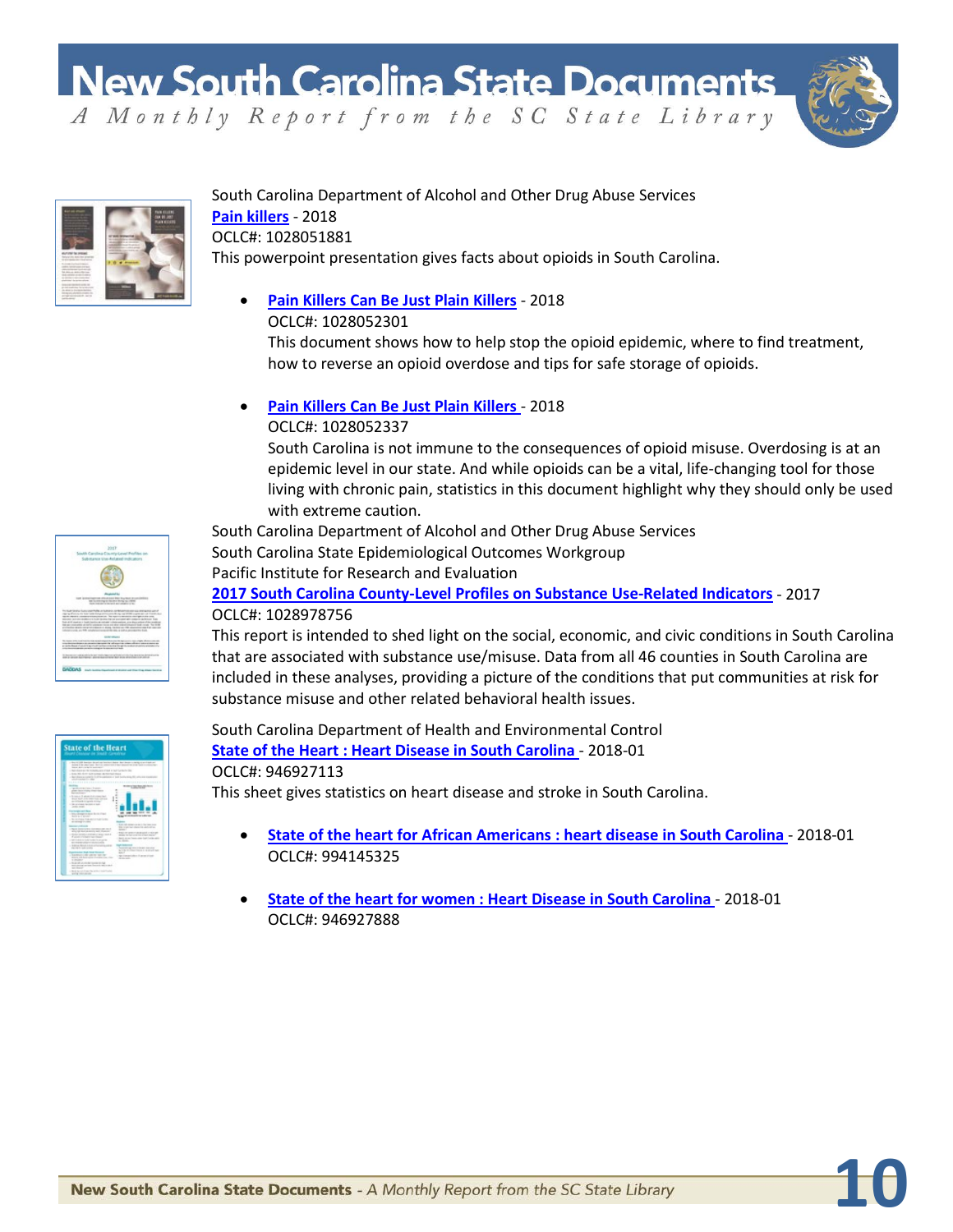

**11**



South Carolina Department of Health and Environmental Control **[Care Line : South Carolina's helpline for women and their families](https://dc.statelibrary.sc.gov/handle/10827/26702)** - 2018-01 OCLC#: 1028980167

The Care Line is a helpline for women and their families. We make it easier to get the health care you need. All you have to do is call. Trained staff provide information about: Care during pregnancy; Including a book with health information if you are pregnant or have a child under the age of 1; Family planning and birth control ; Immunizations (shots) ; Rides to doctor appointments ; WIC Nutrition Program ; Medicaid ; Services for children with special medical needs ; Well child check-ups ; Other public health department services.

• **[Care Line : Línea de ayuda de Carolina del Sur para mujeres y sus familias](https://dc.statelibrary.sc.gov/handle/10827/26704)** - 2018-01 OCLC#: 1028980292



South Carolina Department of Health and Environmental Control **[A new mother's guide to breastfeeding in the hospital](https://dc.statelibrary.sc.gov/handle/10827/26700)** - 2018-01 OCLC#: 1028981145 For breastfeeding success in the hospital this brochure tells what to expect and how to make your hospital experience memorable.



South Carolina Department of Health and Environmental Control **[Public health services](https://dc.statelibrary.sc.gov/handle/10827/26708)** - 2018-01 OCLC#: 1028749527 This brochure lists services given by the South Carolina Department of Health and Environmental Control. It also lists South Carolina health agencies, their address and contact information.

• **[Salud puʹblica servic](https://dc.statelibrary.sc.gov/handle/10827/26710)ios** - 2018-01 OCLC#: 1028749789



South Carolina WIC **[Food product specifications](https://dc.statelibrary.sc.gov/handle/10827/26719)** - 2018-01 OCLC#: 1028749501 This gives the approved food list food specifications for WIC for 2018-2019.

- **[Magia a la Hora de Comer con su bebé de 1-2 años de edad](https://dc.statelibrary.sc.gov/handle/10827/26720)** 2018-01 OCLC#: 1028579875
- **[Magia a la hora de comer 3-4 años de edad](https://dc.statelibrary.sc.gov/handle/10827/26721)** 2018-01 OCLC#: 1028579858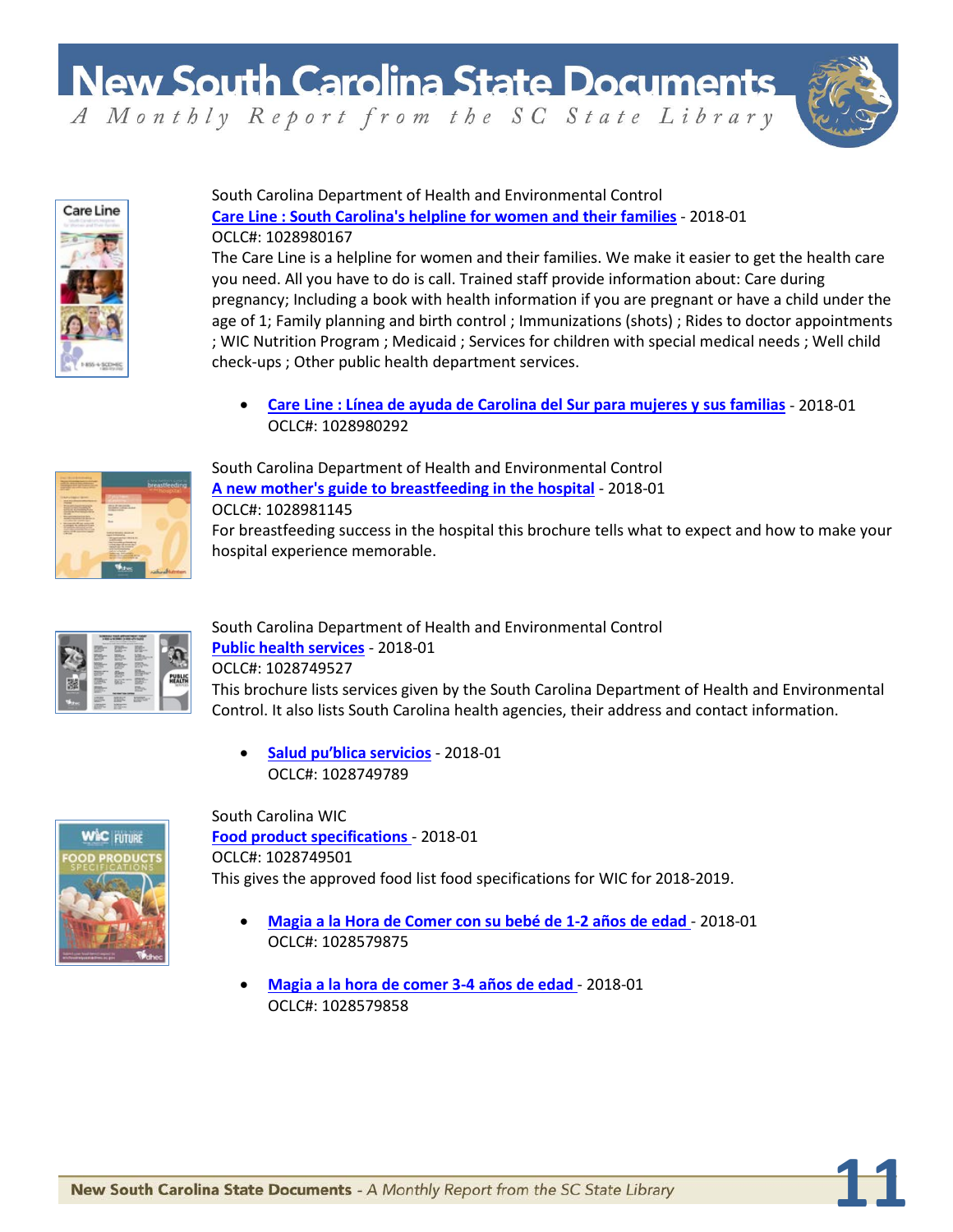

**12**

### **Labor**



#### South Carolina Department of Employment and Workforce **[Department of Employment and Workforce FY2017 Management and Trust Fund Review](https://dc.statelibrary.sc.gov/handle/10827/26635)** - 2018- 01

#### OCLC#: 1028980052

The following topics are covered in this report: Agency Mission, Primary Products and Services, Workforce and Economic Development, Business Intelligence Department, Unemployment Insurance, Employees, Results, Workforce and Economic Development, Unemployment Insurance, Current Unemployment Compensation Fund Status, Recent Unemployment Compensation Fund History, Overview of Advances/Federal Loan, Solvency Standards.

## **Legislature**



South Carolina Legislative Services Agency **[List status report for energy related legislation](https://dc.statelibrary.sc.gov/handle/10827/26568)** - 2018-01-24 OCLC#: 953794670 This gives the status of bills in the General Assembly dealing with energy. It gives the title, the bill itself and where it stands in the process in the Senate and House.

## **Lottery**



South Carolina Education Lottery **[Selling points](https://dc.statelibrary.sc.gov/handle/10827/26512)** - 2018-01 OCLC#: 48584152 The South Carolina Education Lottery publishes a monthly newsletter for lottery retailers with information about new and ending games, success stories, profiles of game winners, events, and calendars.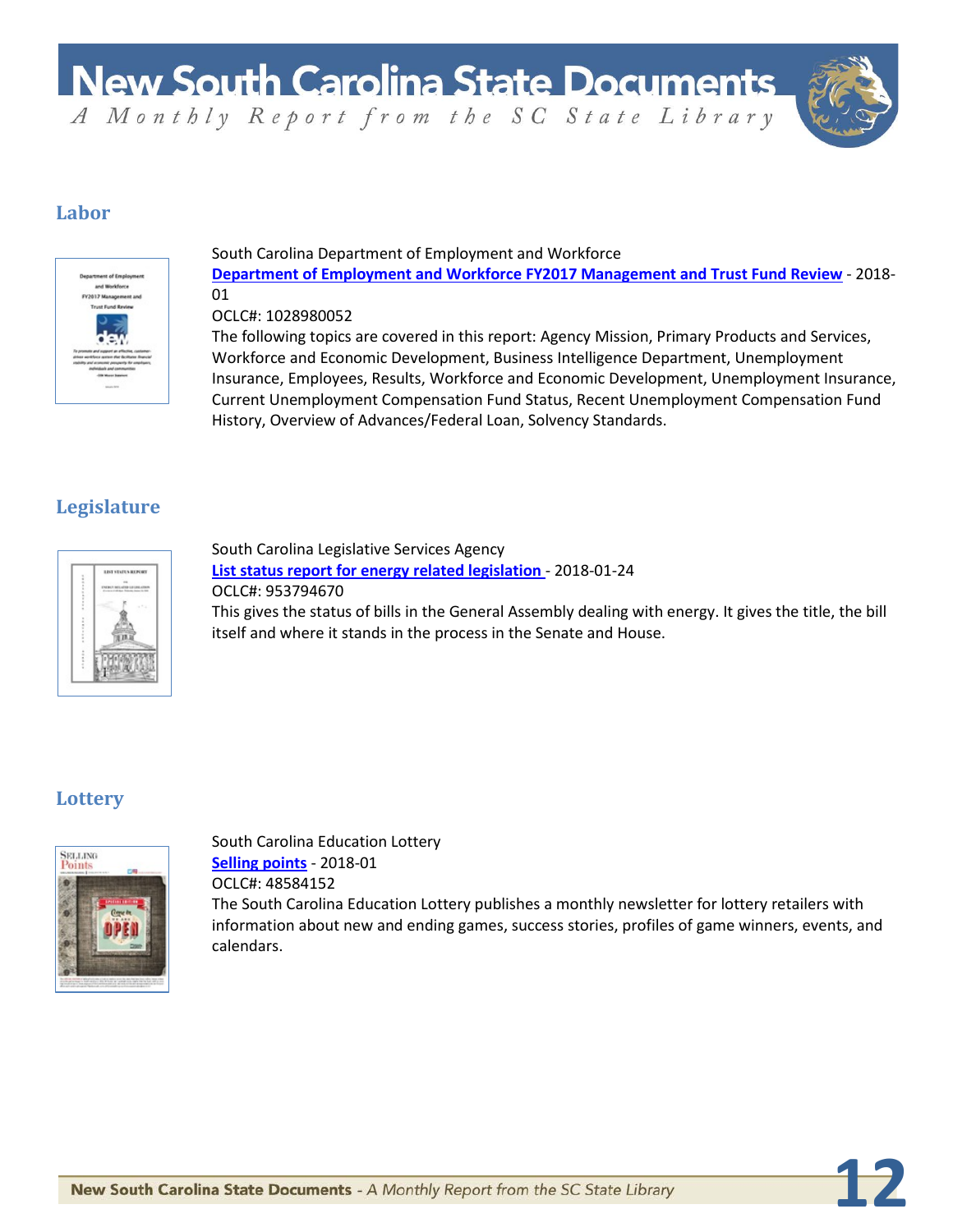

**13**

## **Mental Health**



Center for Mental Health Services, Division of State and Community Systems Development South Carolina Department of Mental Health **[Uniform application FY 2018 behavioral health report community mental health services block](https://dc.statelibrary.sc.gov/handle/10827/26645)  [grant](https://dc.statelibrary.sc.gov/handle/10827/26645)** - 2017-11-01 OCLC#: 1014021666 This 2018 application includes state information such as DUNS number, agency grantee and contact person for the grantee. The annual report section includes annual performance indicators to measure goal success and reports of progress toward goal attainment.

### **Taxation & Finance**



#### South Carolina Department of Insurance

**[Workers' Compensation Insurance Coverage : The State of the South Carolina Market](https://dc.statelibrary.sc.gov/handle/10827/26569)** - 2017-12- 18

#### OCLC#: 1028748237

This report provides the following: An overview of the South Carolina workers' compensation insurance system, including an

analysis of the availability and affordability of workers' compensation insurance coverage in South Carolina; Regulatory issues and trends in the South Carolina workers' compensation insurance market; A summary of the impact of the changes to regulation of the loss cost multiplier on workers' compensation insurance rates; and Recent Legislation.



South Carolina Department of Insurance **[Bulletin 2017-13](https://dc.statelibrary.sc.gov/handle/10827/26571)** - 2017-12-01 **[Bulletin 2017-14](https://dc.statelibrary.sc.gov/handle/10827/26572)** - 2017-12-18 OCLC#: 11962428

The South Carolina Department of Insurance issues periodic bulletins explaining different aspects and rule interpretations of state insurance.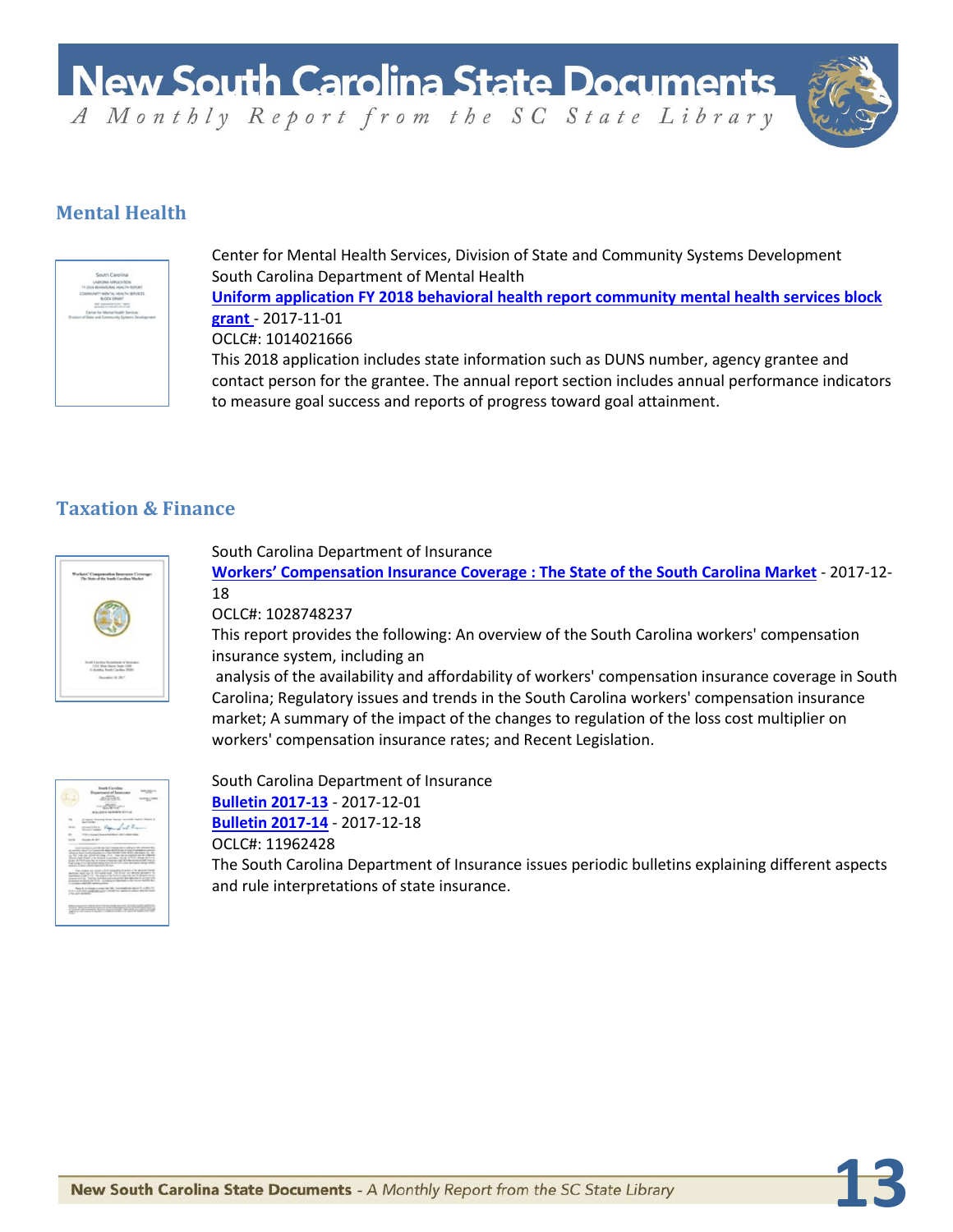

**14**



#### South Carolina Department of Insurance

#### **[2017 Report on the Effects of Changes to Tort Laws](https://dc.statelibrary.sc.gov/handle/10827/26634)** - 2017-12-18 OCLC#: 1028979866

As a majority of the health care community is insured through the South Carolina Medical Malpractice Joint Underwriting Association and the Patients' Compensation Fund and as it is essential for the General Assembly to understand the effects of changes to tort laws. The Association and Fund explain their ideas relevant to the effects of tort reform.



#### South Carolina Revenue and Fiscal Affairs Office

**[Three year general fund financial outlook, FY 2018-19 to FY 2020-21](https://dc.statelibrary.sc.gov/handle/10827/26570)** - 2017-12 OCLC#: 1028749352 The three-year General Fund Outlook is prepared by the South Carolina Revenue and Fiscal Affairs Office in consultation with the Board of Economic Advisors. The Outlook is a three-year revenue

and spending projection based on the enacted FY 2017-18 General Fund operating budget.



#### South Carolina Revenue and Fiscal Affairs Office **[An overview and history of the South Carolina state budget](https://dc.statelibrary.sc.gov/handle/10827/26573)** - 2017-09-14 OCLC#: 1028580130

This document presents a series of graphs in an attempt to summarize and explain the major accounting and fiscal components of the state budget. The key topics presented are appropriations, adjusted appropriations, expenditures, functional budget groups, and other key budget areas. These topics are presented for the current fiscal year and historically by Total Funds, General Funds, Other Funds, and Federal Funds.

|                         | ä<br><b>STATE OF</b><br>---<br>$\sim$       |
|-------------------------|---------------------------------------------|
| š<br><b>LTD</b>         | <b>SCHOOL</b><br>$-111$<br>- 2<br>11.2      |
| $\sim$<br>-<br>$\cdots$ | --<br>1,000,000<br>1,11.11<br>$\sim$<br>ari |

#### South Carolina Office of the State Treasurer

**[COURT SURCHARGES & ASSESSMENTS RETAINED DISTRIBUTION SYSTEM SURCHARGE/VICTIMS'](https://dc.statelibrary.sc.gov/handle/10827/26662)  [SERVICES SUMMARY FOR THE PERIOD ENDED 01/31/2018, MAGISTRATE COURTS](https://dc.statelibrary.sc.gov/handle/10827/26662)** - 2018-01-31 OCLC#: 1029200477

This gives statistics on magistrate court surcharges for victims' services broken down by county and municipalities according to current month, fiscal year to date and total prior year.

- **[COURT SURCHARGES & ASSESSMENTS RETAINED DISTRIBUTION SYSTEM](https://dc.statelibrary.sc.gov/handle/10827/26661)  [SURCHARGE/VICTIMS' SERVICES SUMMARY FOR THE PERIOD ENDED 01/31/2018, GEN](https://dc.statelibrary.sc.gov/handle/10827/26661)  [SESSIONS/FAMILY COURTS](https://dc.statelibrary.sc.gov/handle/10827/26661)** - 2018-01-31 OCLC#: 1029200246
- **[COURT SURCHARGES & ASSESSMENTS RETAINED DISTRIBUTION SYSTEM](https://dc.statelibrary.sc.gov/handle/10827/26660)  [SURCHARGE/VICTIMS' SERVICES SUMMARY FOR THE PERIOD ENDED 01/31/2018,](https://dc.statelibrary.sc.gov/handle/10827/26660)  [MUNICIPAL COURTS](https://dc.statelibrary.sc.gov/handle/10827/26660)** - 2018-01-31 OCLC#: 1029199829